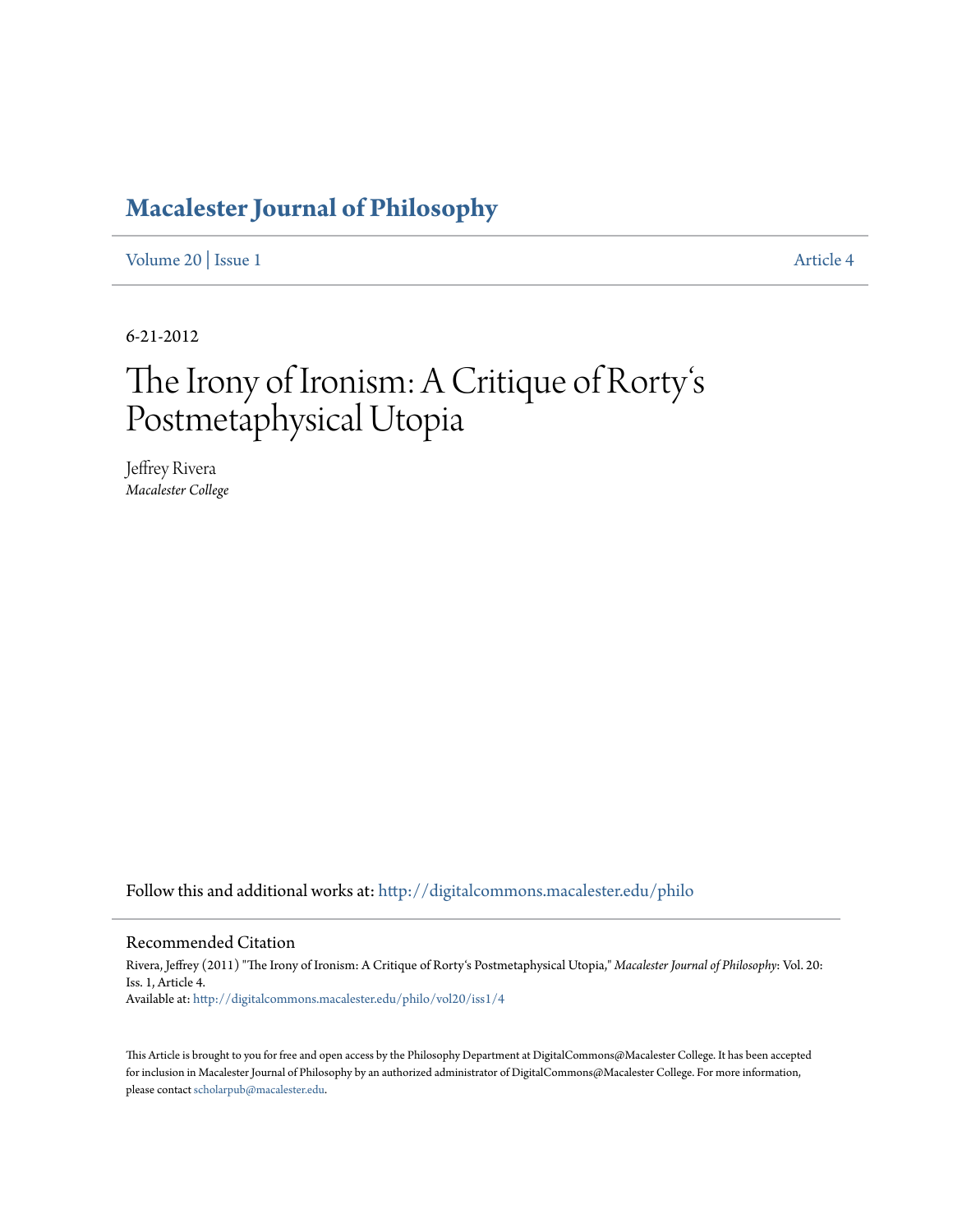## **THE IRONY OF IRONISM: A CRITIQUE OF RORTY'S POSTMETAPHYSICAL UTOPIA**

### *Jeffrey Rivera*

**Abstract** In Richard Rorty's work *Contingency Irony and Solidarity*, Rorty attempts to elucidate a mechanism for dealing with the public dissent likely to arise from a group of individuals he terms "ironists". This mechanism, a strong public/private distinction, he hopes will allow for a self proliferating, ever progressing liberal utopia. This paper will reject this distinction as internally incoherent under its own terms, and will assert that even if Rorty's distinction is successful, it ultimately attempts to proliferate the type of individual we would like to avoid.

In his book, *Contingency, Irony and Solidarity*, Richard Rorty urges us to rethink our conception of what a liberal society should look like, and which values it should hold and promote. Rorty claims that our current vision of a liberal society is one that is governed by the idea that cruelty, the promotion of suffering, is the worst thing that we as liberals do. In addition to this, Rorty appeals to the idea that a special kind of suffering, humiliation, for a liberal, is an especially bad form of cruelty. Rorty is aware however, that the type of individual likely to cause civil unrest and humiliation, the unorthodox thinker, is also a potential catalyst for political, cultural, scientific and philosophical progress. He is at once the liberal hero, an enigmatic poet who makes the world his own, but he must also be the villain: the egoist par excellence.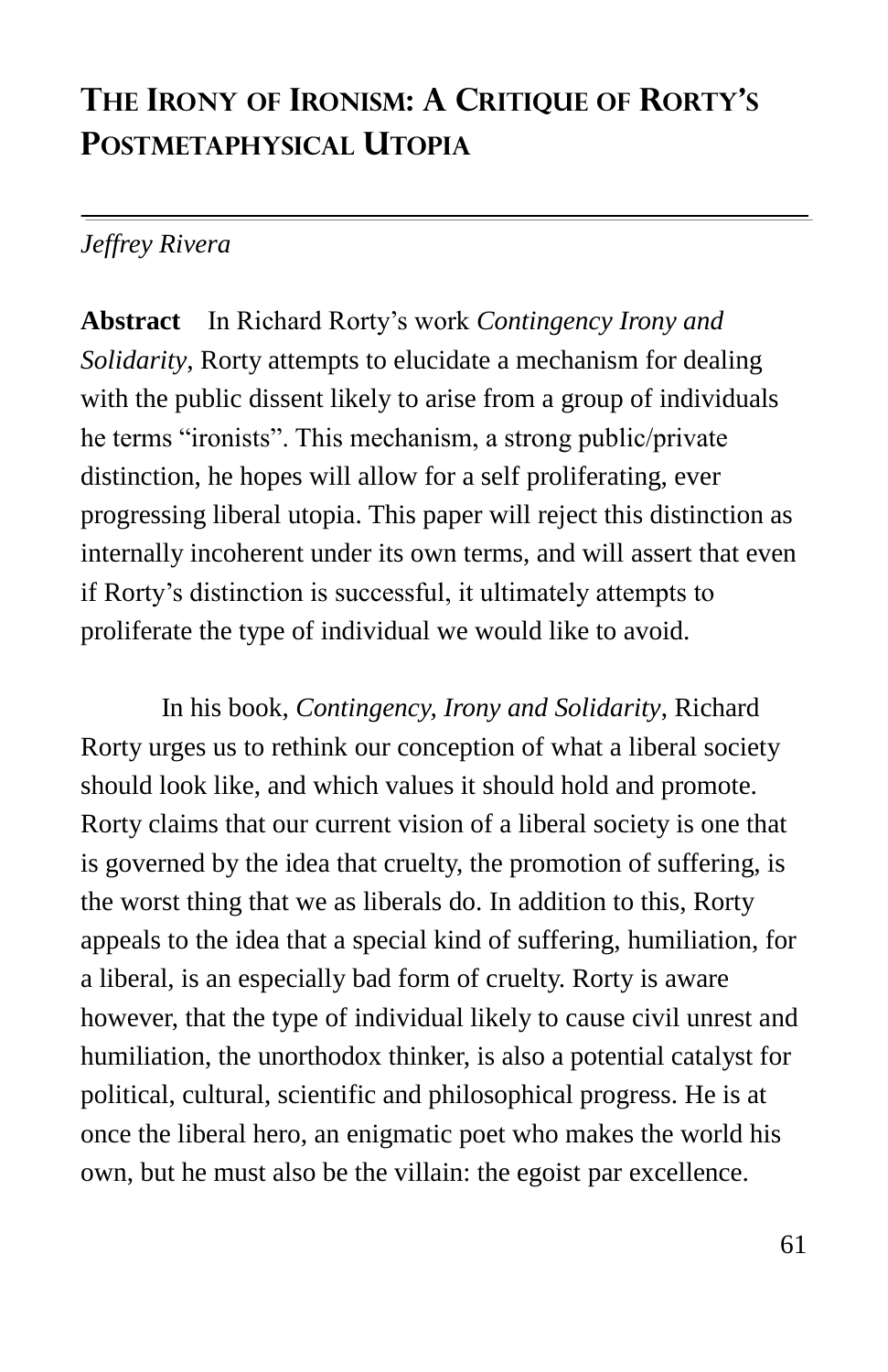Recognizing the danger and importance of such individuals, Rorty creates a description of liberalism which might give us the best of both worlds; private self creation, as well as public unity and social cohesion. In this paper, I will argue that the mechanism that Rorty asserts to bridge this gap, the affirmation of a strong public/private distinction, will not feasibly do the work which he requires. Furthermore, I seek to show that even if this distinction holds up, the ironic liberal should not be the type of individual we would like to promote in a utopian society.

What is an ironist, and why should a liberal society protect the autonomy of these individuals? In order to answer this question, Rorty appeals to historical change as being a product of the evolution of language. Rorty describes the ironist as being indebted to a specific historical view, one that will see the strong poet, the thinker who re-describes and creates something new, as instrumental to intellectual progress.

The ironist understands that he is born into a specific historical juncture. This notion can be equated more or less to the existential notion of facticity found in thinkers such as Heidegger and Kierkegaard. This is the idea that, with the inception of one's life, comes a set of specific conditions which relate to and characterize that being. For Rorty, the most relevant aspects of one's facticity seem to be the subject's relation to history, and specifically historical discourse, and the language games he is prone to play given his position within this canon. This is a specific contingency which all beings must depart from in order to become self-creators.

The key difference between the ironist and the liberal is brought to light with regards to this realization. Whereas the liberal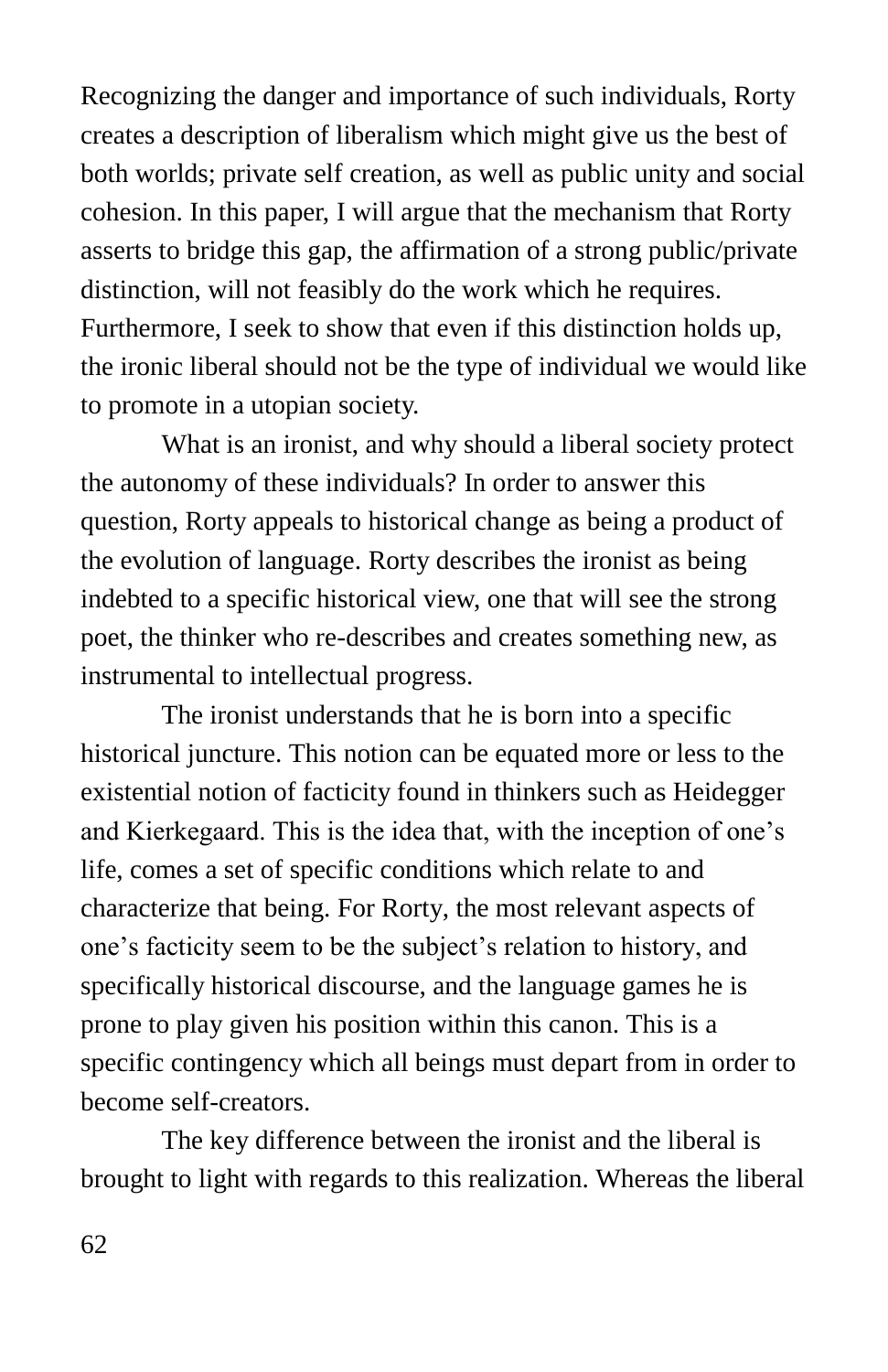is content to play the current language games and realize his selfcreation through these paradigms, the ironist views his being born into a specific paradigm as constraining. He feels that if he is to be the strong poet, one who fears his self-creation is merely a replica of a past self, he must create a very strong sense of his own identity. This cannot be done within the current paradigm because it places importance on specific modes of thinking. Rorty shows us this in his analysis of the character of specific time periods. For instance, if we look at thinkers whom we perceive as being particularly influential, we see that they do not merely find or relay information in light of the current views on an issue, they seek to re-describe the phenomenon under a new sort of view. For instance, Einstein's theory of relativity does not simply work out some inadequacies of Newton's theory, it fundamentally re-describes all relevant phenomena in a completely different light. It somehow makes us see things in a different way and therefore makes things new. This is the sort of re-description that the ironist sees as important to his self creation.

We might use this sort of example to point out another important feature of Rorty's theory, namely that there are specific historical conditions of possibility for the adoption of new language games. The first of these is that new descriptions of the world are brought about in light of past inconsistencies or uselessness of older language games. This might be understood in a similar fashion as scientific theory choice. As discourse progresses within a subject (slowly, as a product of small contingencies), problematics arise within it. For instance, Newton's theory cannot properly describe phenomena when approaching the speed of light. These inconsistencies are typically dealt with by the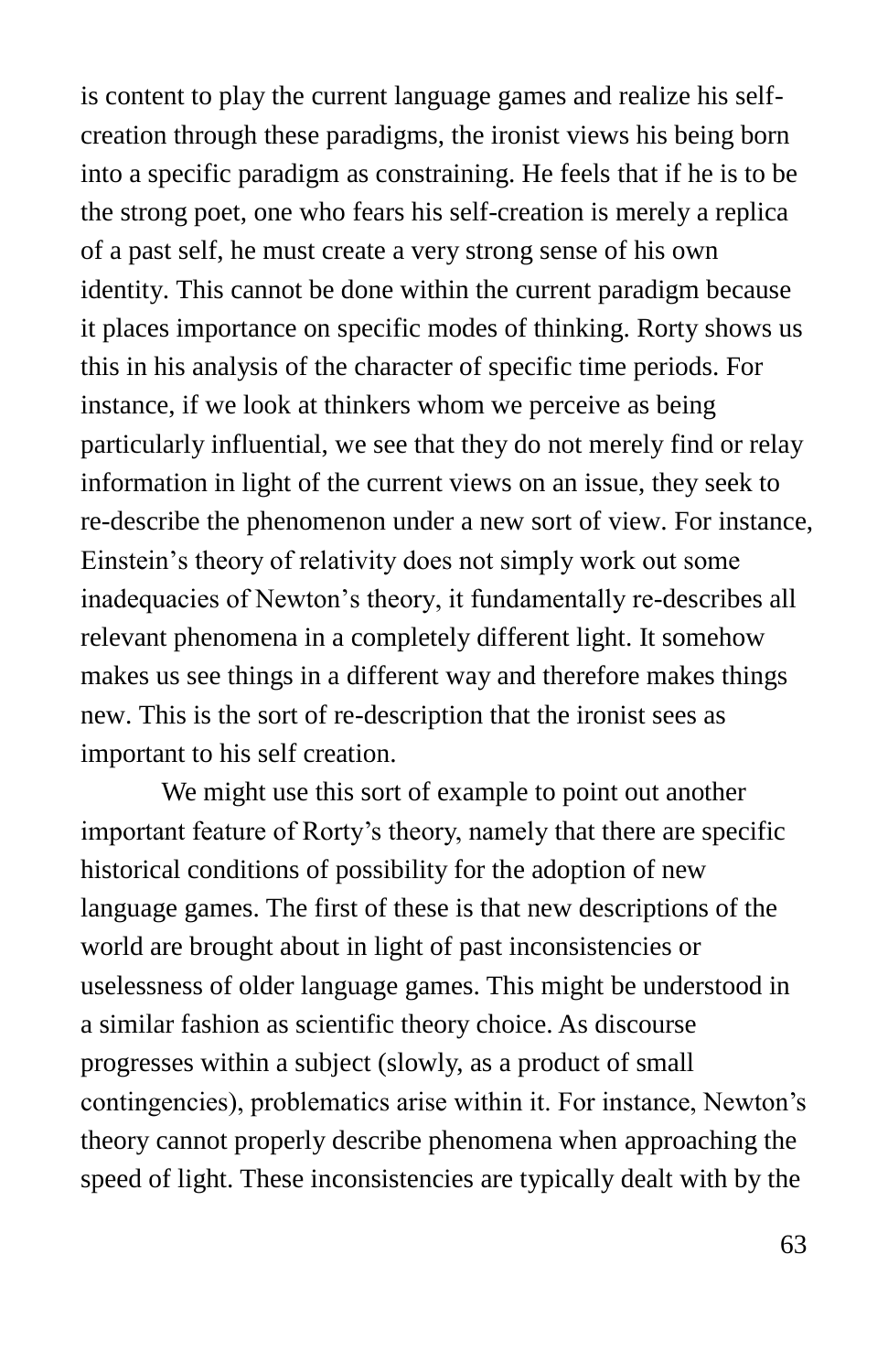introduction of ad hoc solutions. Novel re-descriptions remove these inconsistencies by creating a new view of the interactions of the phenomena at hand.

It is important to note here that novel descriptions initially have no place within a the extant language game, because they are not truth candidates within that language game. As they are posited, re-descriptions are metaphorical, but have the potential to become truth candidates as they are adopted by language users – as those language users begin to interpret the world in that particular fashion. For Rorty, it is crucial to realize that this process of language adoption is not one of the language user's rational choice, but a *process*. Since the individual statements of novel language games are not truth candidates, the old and new languages are adopted not in light of a comparison between the novel and the previous descriptions of phenomenon, but by the slow shifting of the way particular agents see themselves and describe their world. Rorty recognizes that for most (for the non-ironists), the creation of an idiosyncratic language is non-essential to their notion of selfcreation and as such, they are not want to change their manner of speaking. To put it another way, non-ironists don't necessarily see themselves as, but inherently are, people who value a form of historical continuity.

This valuing of continuity is also implicit in the liberal's relationship to what he calls his "final vocabulary". A user's final vocabulary is constituted by those terms which he uses to relate himself, his desires, his goals, and values, to others. A user's final vocabulary is "final in the sense that if doubt is cast on the worth of these words, their user has no noncircular argumentative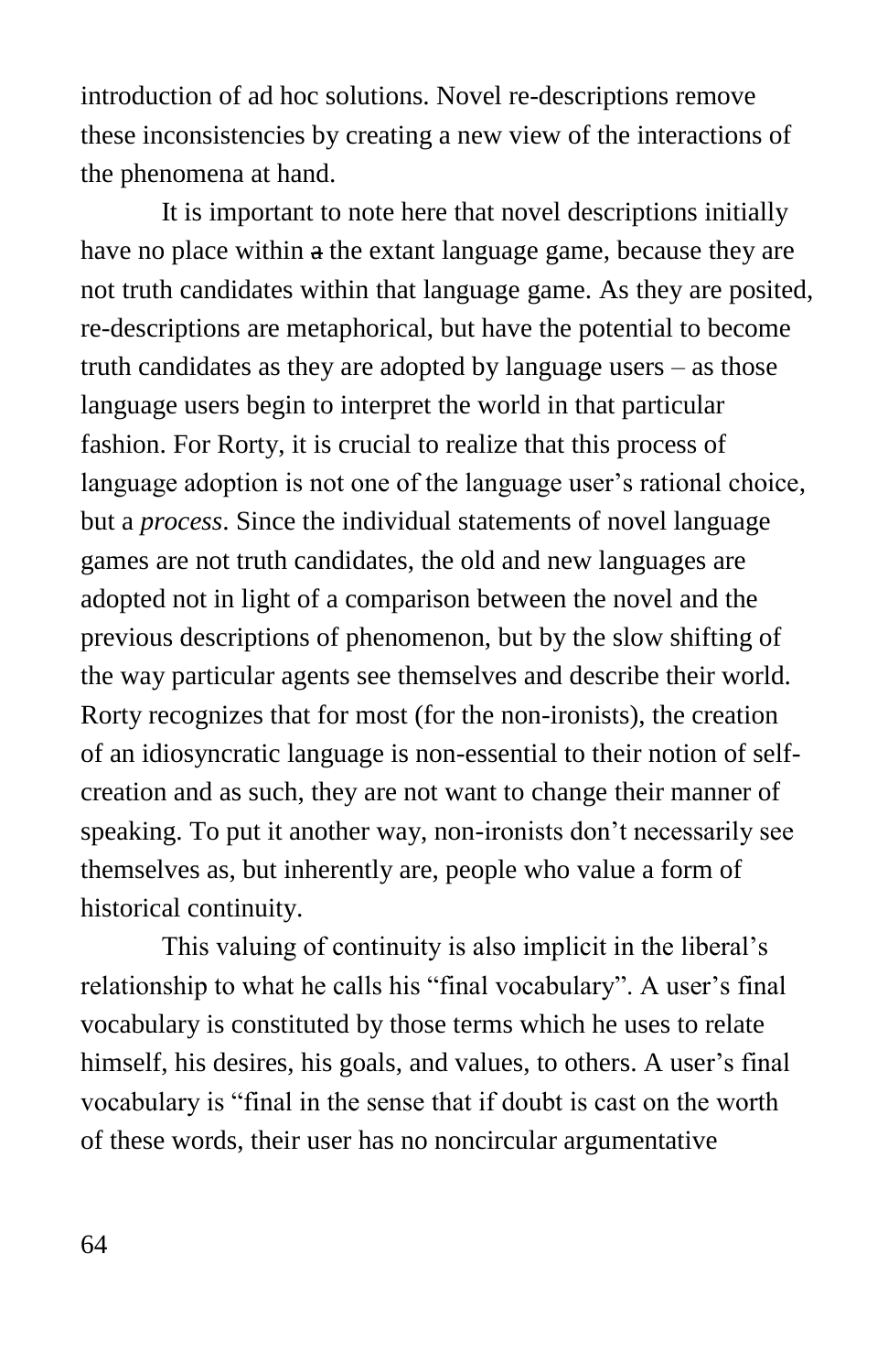recourse."<sup>1</sup> Again, the liberal has no problem using typical language games to elucidate his ultimate conception of self. He sees the evolution of his final vocabulary as linear. The ironist that Rorty describes, on the other hand, sees particular vocabularies as constraining to his notion of self creation, as the ironist is someone who cannot simply take the paradigm which was factically imposed upon him and proceed from there in self creation. He must appropriate and re-describe the past in order to make it his own and become a completely idiosyncratic self creation. The liberal is content to move forward, while the ironist wishes to create an entire new line. He must idiomatically create the taste by which he will be judged. If the ironist creates his own vocabulary, he has thereby created his own novel system for truth candidacy and therefore can see himself as authentically created.

We might remark that this description of the ironist sounds very much like the picture of the "authentic being" described by Heidegger or Satre, or Nietzche's "ubermensch". Presumably, many of us would find the promotion of *this* type of self creator as questionable, as they have been traditionally linked to anti-liberal, (and sometime fascist) ideology. However, Rorty offers a different take as to why we should wish to steer clear of the ironist type.

Rorty describes liberals as those who think that the promotion of suffering as the worst thing liberals due. Further, Rorty describes a special sort of suffering that should be avoided within liberal societies: humiliation. Ostensibly, it is a special type of suffering for liberals because we, as liberals, are concerned with

 $\overline{a}$ 

<sup>1</sup> Richard Rorty, *Contingency, Irony, and Solidarity*. (Cambridge: Cambridge UP, 1989), 73.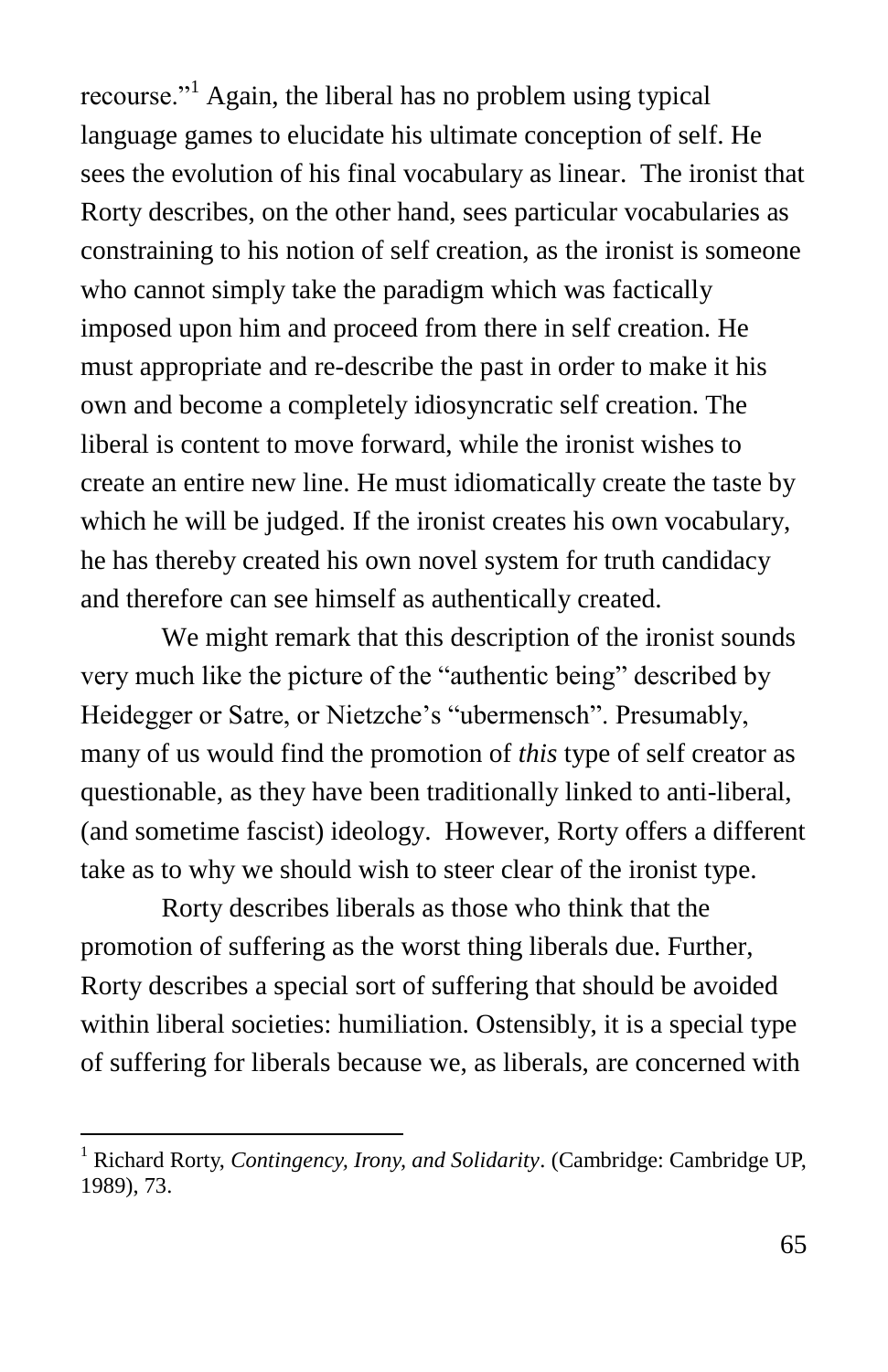self-creation. Following his linguistic self-narrative view, Rorty's formulation of humiliation is done in terms of linguistic communication. Humiliation is a special sort of suffering in the sense that it is a forced shift in one's final vocabulary and therefore one's self creation becomes compromised. Because the ironist is ever anxious about the terms in which he describes himself as a result of his rejection of objective language choice, and therefore truth, Rorty asserts that the ironist is the sort of human being *by nature* who has no respect for the humiliation of others' vocabularies. He is therefore the villain of the liberal society, while at the same time being the catalyst for change and progress.

What does it mean to humiliate someone linguistically, and what are the conditions of possibility for this form of cruelty? As we have discussed, Rorty believes that shifts in language are products of many small re-descriptions which lead to a shift in one's final vocabulary. These shifts in vocabularies slowly lead to paradigmatic language changes. Slow language changes are normal and covetable, as they are based on the decisions of the agent (or groups of agents) and help to inform his self narrative. What occurs when we liberals are humiliated, Rorty asserts, is that our final vocabulary has been forced to shift, resulting in a major challenge to one's identity. It is important to note that the ironist is immune from this sort of humiliation because they are aware that "the terms in which they describe themselves are subject to change" and they are "always aware of the contingency and fragility of their final vocabularies, and thus of their selves. $^{2}$ 

 $\frac{1}{2}$  Ibid., 74.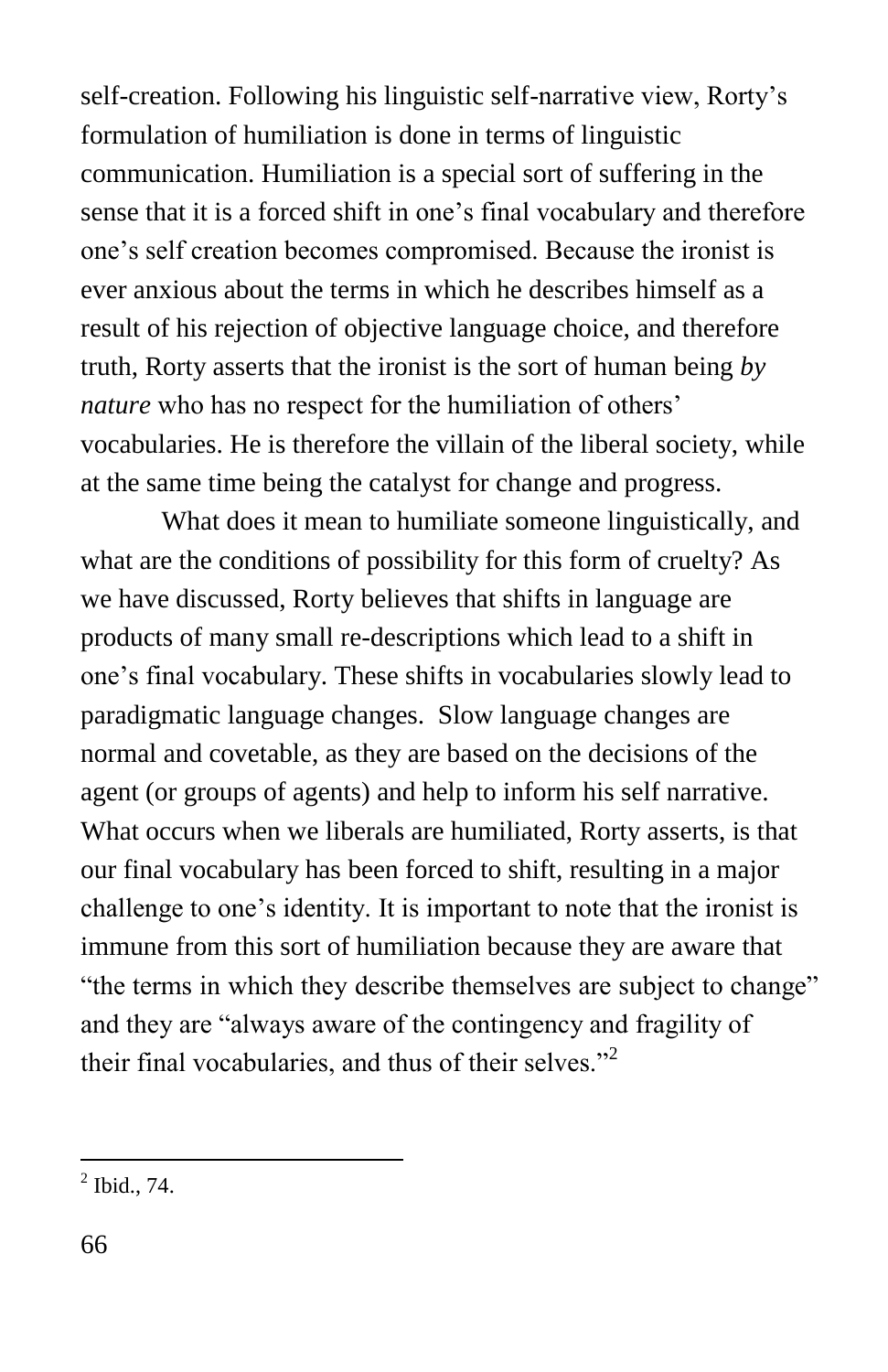Fortunately, Rorty seeks not to promote the ironist, but the *liberal* ironist. The liberal ironist, is an individual who holds fast to his ironic values privately, but shows no sign of ironic ideology publically. Rorty asserts that the liberal ironist can maintain this view because he understands that his, and everyone's, language is ultimately nothing more than a view informed by contingencies which an ironist must continually overcome. To put this point in another fashion, the ironist understands that truth is merely a property of a specific language game. He sees that the language games we choose to play are based upon contingencies about the way the world is, and thus how we see the world. He also recognizes that these games shift over time; they are savored or spit out by different cultures, political factions and intellectual movements. In short they see language and therefore truth evolving, and therefore reject the ability to make objective decisions about the value of playing any one language game over another. Rorty feels that this relativistic position allows a strong enough reason for the ironist to affirm a public liberal standpoint, while also embracing a commitment to hiding his ironism in the shadows of his or her private life.

It is this mechanism that will allow for his ever-evolving flourishing post-metaphysical utopia. Rorty claims that through the linguistic evolution the ironist offers, paired with a sense of solidarity afforded by his liberal values, we can create a stable liberal society full of ironists. Since each of these ironists seeks to break with the status quo, Rorty claims we will have more and more re-descriptions, and therefore more fuel for future ironists' self creation.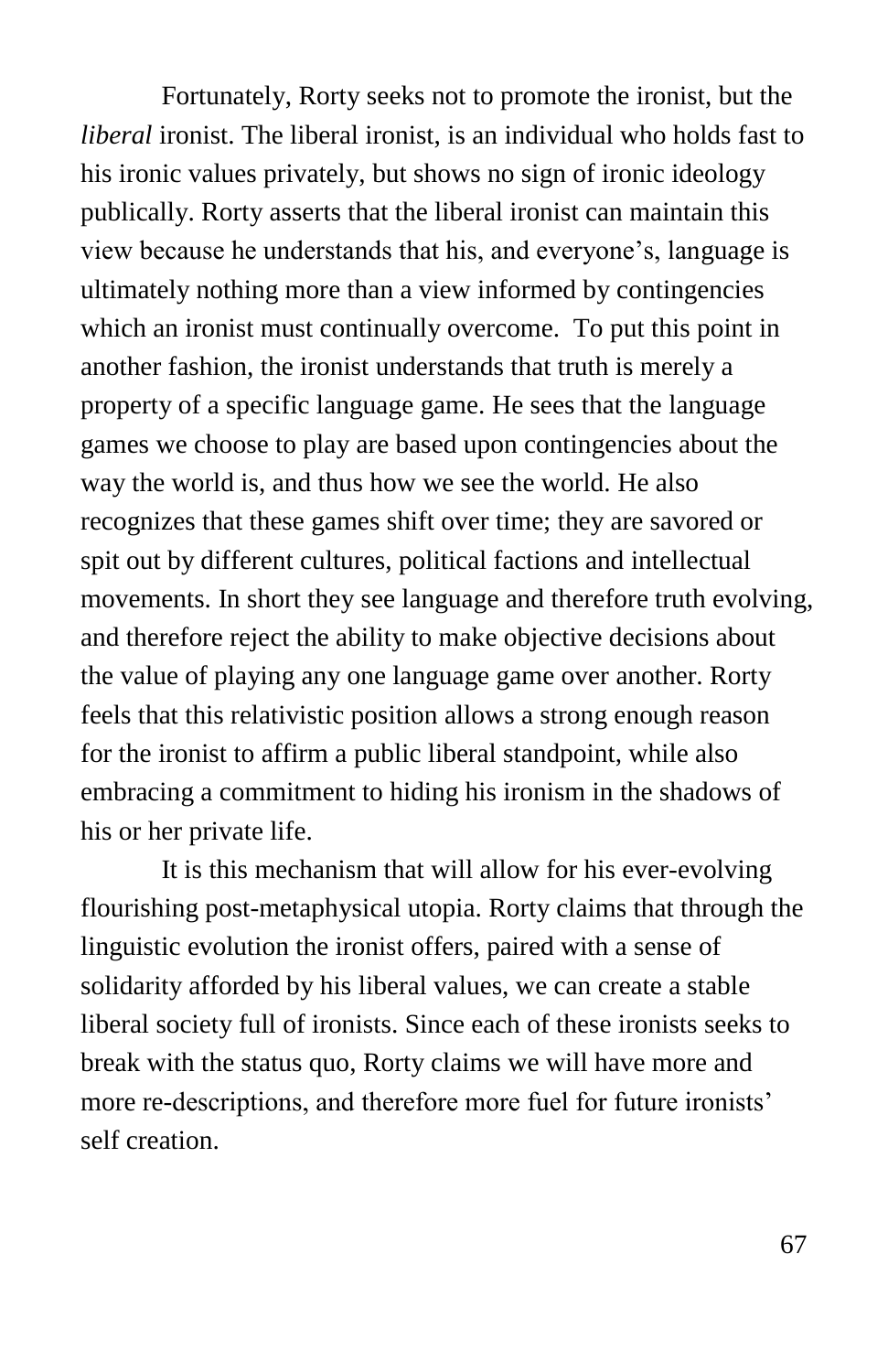I would like to offer three criticisms here. First, such a liberal society has a low potential to be endorsed by the ironist, even if he firmly holds that the public/private distinction should be enforced. Secondly, the distinction causes the ironist to be an almost pitiable character and therefore we should not promote a society where "irony is universal." Lastly, the ironist by becoming a liberal destructs too much of what it means to be an ironist, to make the label "ironic liberal" plausible.

First, it seems to me that to force the ironist into affirming a particular political conception is antithetical to the idea of the ironist. Just because the ironist is ostensibly immune to humiliation by means of language (as his final vocabulary is ever in flux), does not mean that his language and desires are not limited by the holding particular political ideologies. In holding particular political doctrines, we are acting antithetical to the idea that the ironist is a human being who is ever in flux about his self description. By positing a reason to hold liberalist ideals, he is further constraining himself. He is more likely to be a mere replica, and therefore he might get the sense that his public affirmation of liberalism constrains his self narrative. Indeed the ironist does not merely mentally gratify his own idiosyncratic language, but seeks to use it to describe himself and his desires. If he finds his desires are contrary to the desires of liberalism, then he is at a loss to express his desires.

In examining the justification of his liberal ideals, it seems to me that these ideals do not stem from the ironist's ironic values. If the justification for the agent's irony comes from the realization of the contingency of his final vocabulary, then it seems to me that this view cannot inform a liberal viewpoint. Since the ironist thinks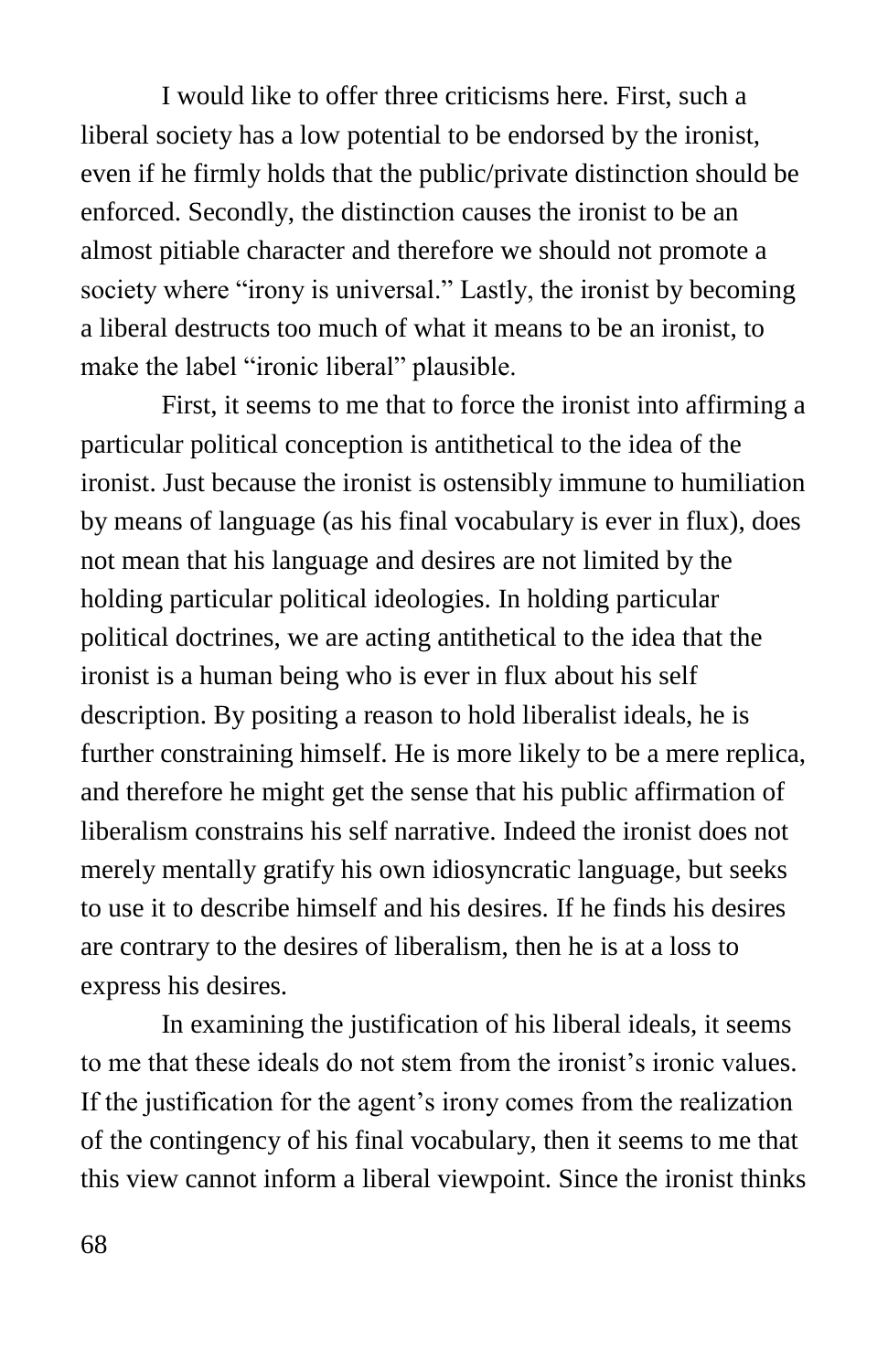it is fatuous to regard his or her final vocabulary as being stable, why should the ironist respect the contingent values of others? It almost seems like the liberal ironist takes more seriously the ideals and values of others, while rejecting and suppressing his own. If this is the case, he has no reason to be a liberal, since his selfcreation is merely a secondary concern.

Furthermore, it seems like the ironist is precisely the type of person who would reject the type of justification which Rorty believes might inform the ironist's decision. The justification given for an ironic affirmation of liberal ideals is necessarily an intersubjective one. If I, as an ironist, understand that each individual's views are unimportant, then I may see others as like myself and may seek to promote the welfare of others self creation. This to me seems to be antithetical to the sort of view which the ironist wishes to pursue in the sense that it seems close to positing an objective truth about the intrinsic nature of the self. It is the truth that each person's self narrative is important to his or her self, but recognizes that it is the product of a plethora of contingencies. As such we get a tacit appeal to inter-subjective truth when we posit the ironist's defense of liberalism. This sort of truth positing cannot be affirmed by the ironist.

Another seeming inconsistency within the ironist position is that he sees himself as somehow historically privileged. Although his view of history has led him to the Nietzschean conclusion that any truth about man is necessarily a truth about man for a small period of time (perhaps within a given language), he still has based this view on a particular conception of history. He sees himself as having found some sort of objective truth about the ebb and flow of historical paradigms. Not only has he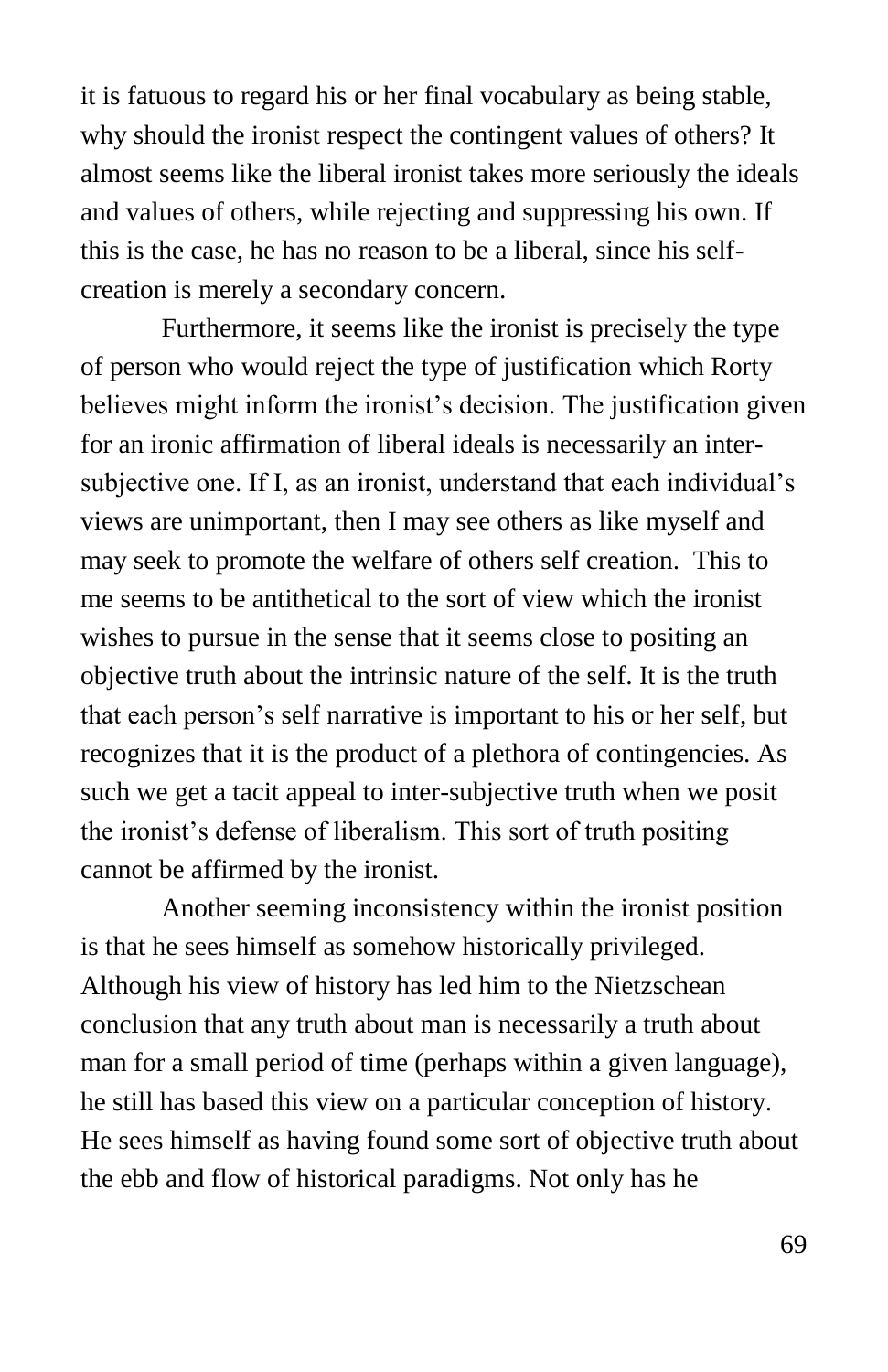discovered the truth of this assertion, but he lives his life in subservience to this fact. His ever changing self narrative, his attitudes toward others, are dominated by this realization. This seems like the ironist ironically takes his beliefs a bit too seriously, and therefore must reject a major tenet of his ironism.

If the ironist is such that he sees his final vocabulary as utterly contingent, what does it matter if he or she has put their stamp upon history? It is just something that will be seen as fodder for re-description by a future agent. Since the ironist sees his facticity governing himself as a bad thing, as something in the way of self narrative, why would he want to join in creating a potentially entangling factical paradigm for future agents to live within? Of course, this fact is unavoidable. If the changing of language is a result of many small contingencies, then of course every agent who uses a language could possibly (and unbeknownst to that agent) contribute to a change in the predominant paradigmatic language. Therefore, the intention of the ironist must be misplaced. If there is no way of knowing what particular states of affairs our thoughts might manifest as a result of discourse, it should not be desirable that one language be put in place of another.

This criticism lends itself to the idea of the private containment of ironism. Since language for Rorty is a causal mechanism, it seems unlikely that private irony can be contained. We have no certainty over which statements might or might not influence other agents' self descriptions. Therefore the affirmation of a distinction between public and private asserted is obtuse. For instance, as a philosopher, I continually read other philosophers, and in doing such an action, simply reading a book, my final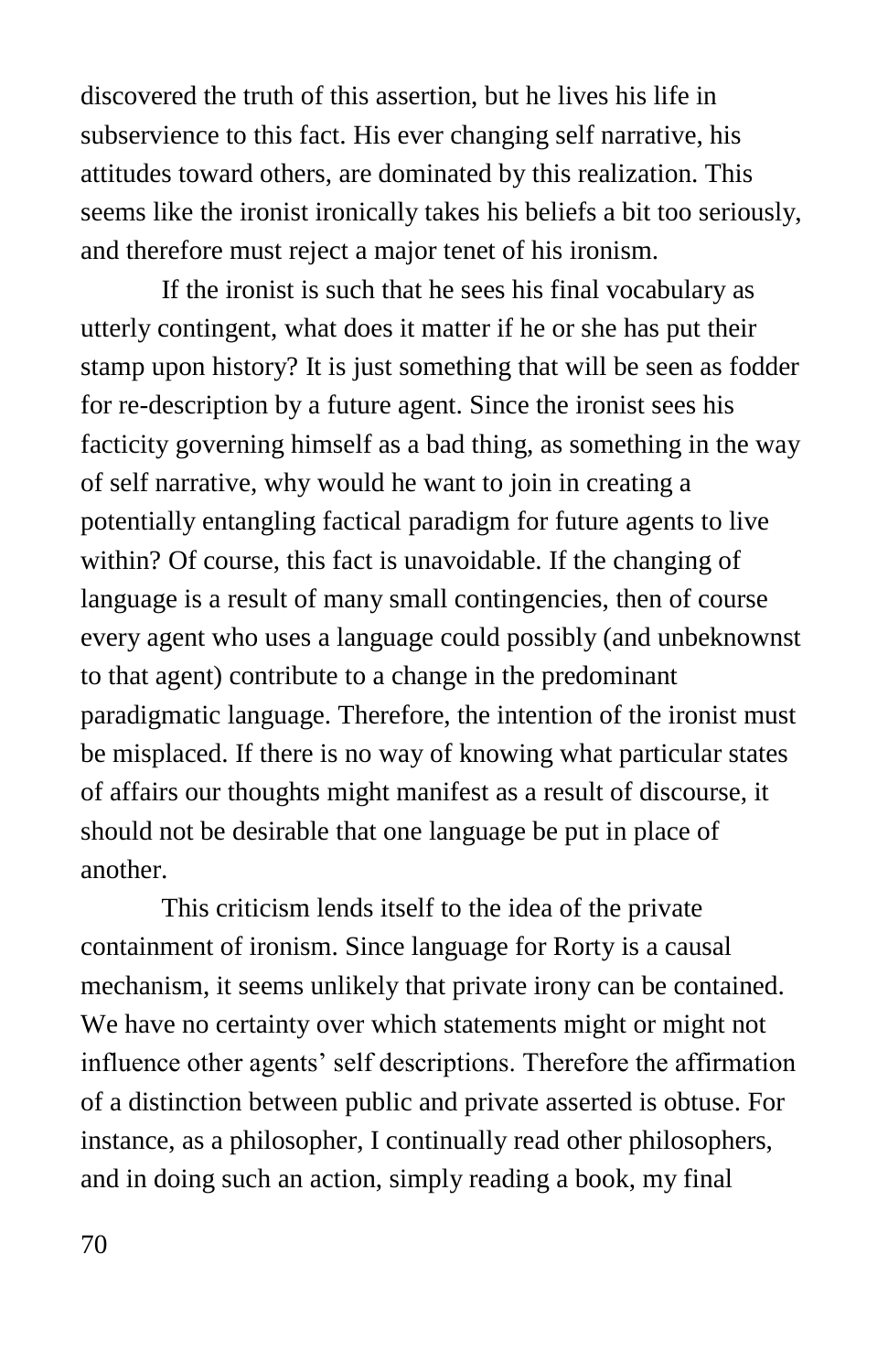vocabulary is under the threat of being affected. Any proposition, unbeknownst to me, might be some sort of secret key for deconstructing my entire vocabulary.

This point is echoed in Charles Taylor's "Ethics of Authenticity". In his own attempt to bring authenticity into the liberal sphere, Taylor rejects the premise that authenticity is a purely self-created notion. Our familial, social and political relationships are instrumental in our personal pursuit of authenticity. Taylor recognizes that the culture of authenticity within liberal societies is one where the value of self-choice is paramount. However, the reality of the situation is that when we make choices, we don't simply value the choice, we value specifically what we choose to defend and its relationship to our daily lives. "On the intimate level, we can see how much an original identity needs and is vulnerable to the recognition given or withheld by significant others."<sup>3</sup> Basically, the self creating individual cannot atomistically enjoy self creation. He cannot keep it private. He must use the external world to validate his language. The liberal ironist of course, in his anxiety over the potential contamination of the public via his ideals, does not have this option open to him. We see that atomism necessarily undermines ironism, as that ironism has no means of expressing itself and therefore the ironist has no way of seeing his language as useful.

To say that we must in fact revere the public/private distinction in order to protect ironists seems obtuse. Past political and intellectual cultures have been far more repressive with regards to autonomy. This did not stop any of the past ironists from

 $\overline{a}$ 

<sup>3</sup> Charles Taylor, *The Ethics of Authenticity* (Harvard University Press, 1992) 49.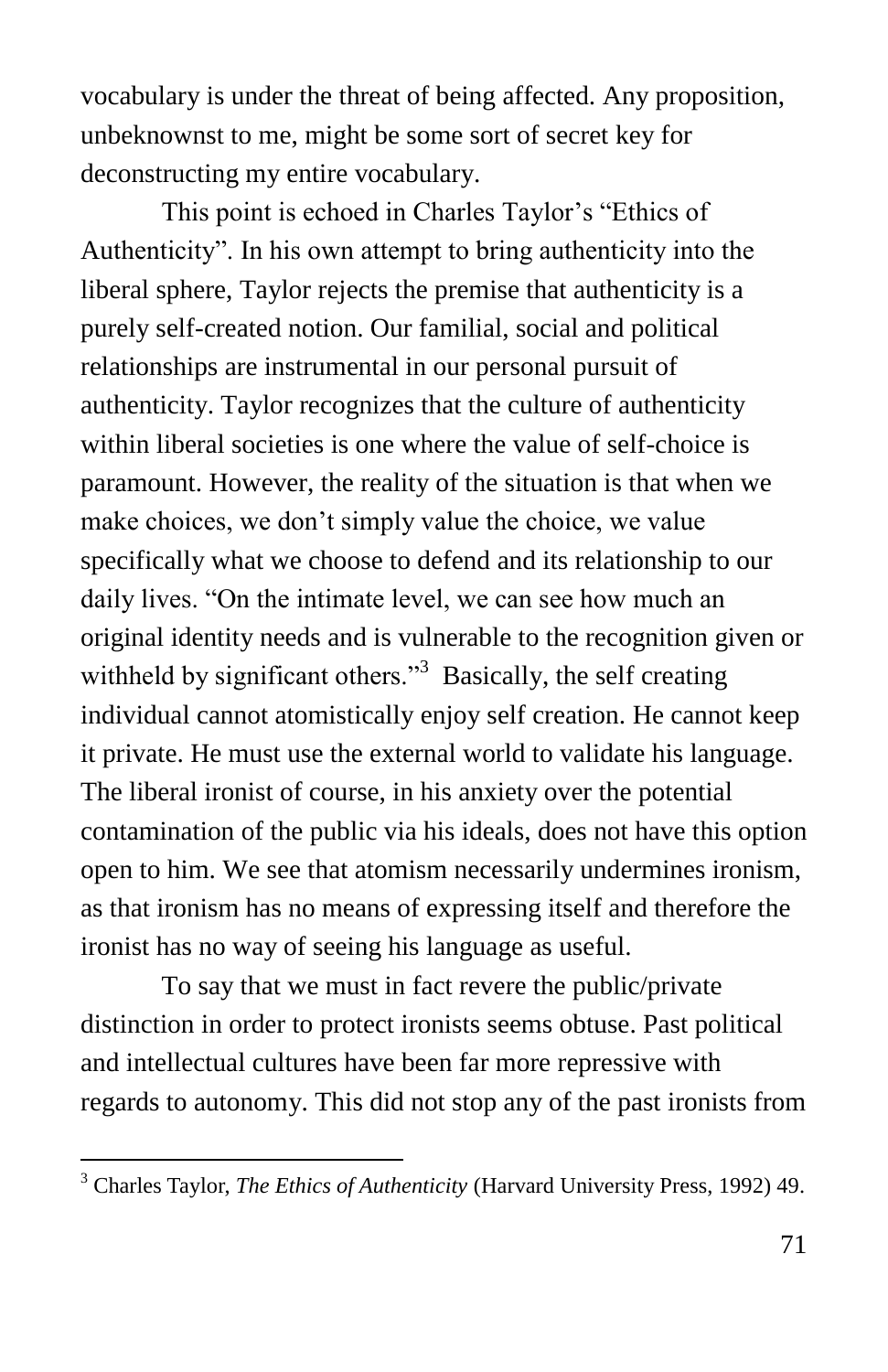having their work influence future historical paradigms. If the ironist has such a strong grasp upon history, how does he need protection? This seems to me to raise the suspicion that Rorty is not actually concerned with a wariness of the public's self description being undermined by the ironist, but a protection of the ironist from external forces. For if the ironist is such that he is disposed to regard his self created vocabulary as ever in flux, what reason should the ironist have to be wary of political institutions possibly dominating his ends?

Let us look further at my claim that the ironist cannot possibly stop himself from the threat of contaminating public liberalism. The sources which cause a language user to adopt certain ways of looking at problems, creating his own meaning, cannot be intrinsic to the self. Self creation is entirely a process which is co-formed with and projected upon external forces. If one wants to reject that any force outside of the self should be used as a tool for self creation, then one rejects any possibility of selfcreation. If we are unaware of how languages shape or might shape our future language, then how can the ironist save his own final vocabulary? Isn't his final vocabulary continually barraged by external language games? On top of this, the ironist is already skittish about his ever changing final vocabularies and self perceptions. Given this picture of an ironist, it seems unlikely that he might avert the possibility of (even unintentional) humiliation at the hands of other language users. What is left for Rorty's liberal ironist but an ever anxious, hermetic existence?

However, this is not the kind of life we live. Political and social concerns are implicit in the idea of self creation. We do not live in some kind of personal vacuum of our own intuitions. Our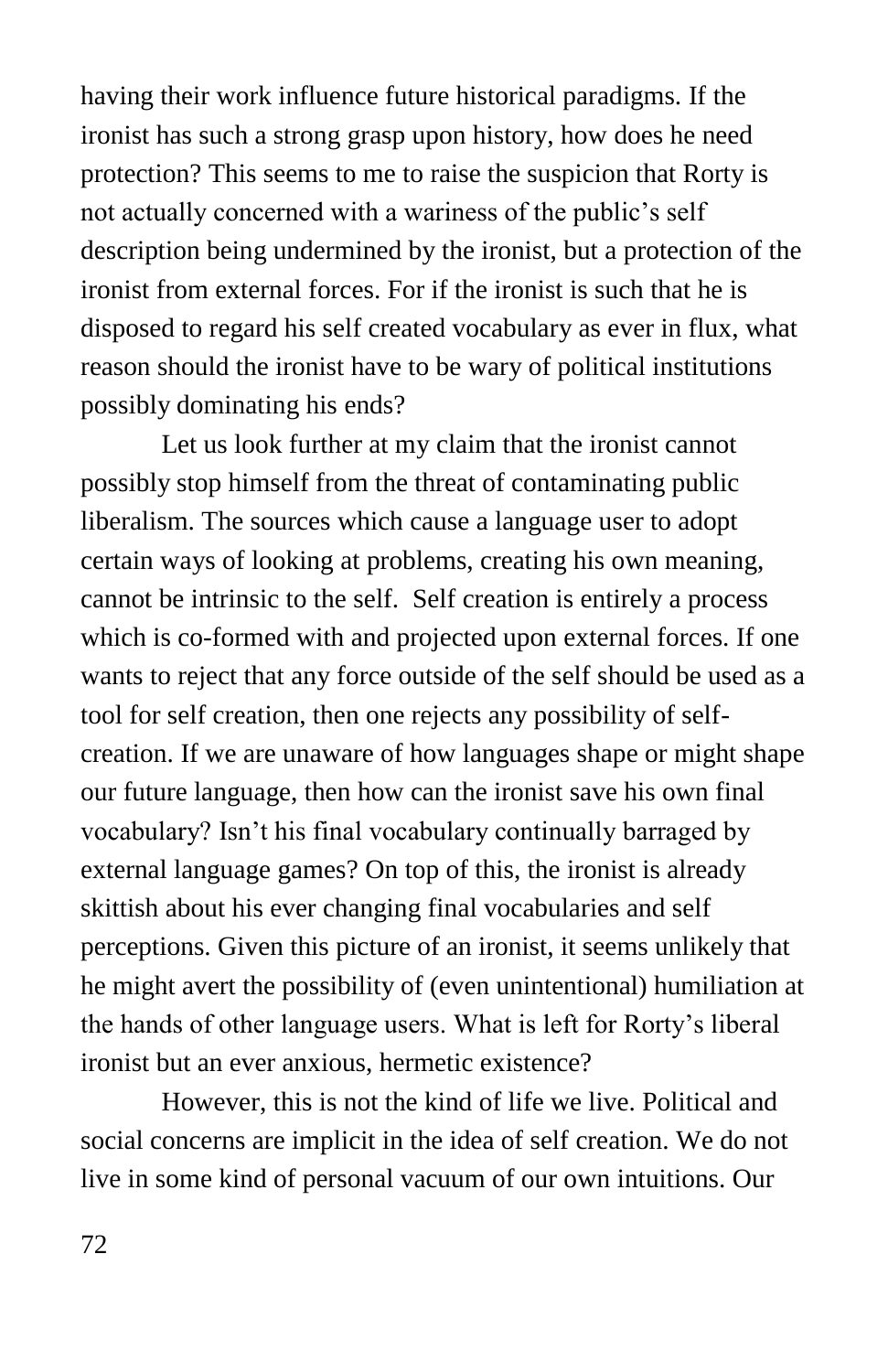relationship to others and the world (perhaps also history), is important to our definition of self and without these we cannot be the ever changing self determiners that Rorty wishes us to be. Without conditions of significance, reasons to care about something or other, we simply have no criterion with which to make choices valuable to us. If we are to accept Rorty's paradigm of self choice, for your life's story to remain untainted, we would of course (if possible) have infinite control over our final vocabularies, we would reduce the possibility of humiliation. But what kind of life would the ironist enjoy? His self narrative would consist of pure self created fantasy. It would be trivial without an external public to project his ideals upon. Ironically, by having infinite power for self assertion and value creation, the ironist would have removed his possibility of having such a power.

The idea that an ironist can live in this way, is of course ridiculous. It seems that what Rorty is concerned with is not in fact, the firm distinction between public and private spheres, but of the protection of the individual's self narrative against societal commandeering. The purpose of positing the public/private distinction in the first place, was an attempt at the reduction of humiliation and cruelty: the worst thing liberals do. But it was posited in order to protect the general public against the ironist. However, what it looks like is that the ironist himself is the one which is being protected by the distinction. Since self creation and therefore irony, cannot possibly be privatized, anyone and everyone is subject to the humiliation of the ironist, (including other ironists). In short, there is no guarantee that private irony will not "contaminate" the public notion of liberalism: the aversion to suffering. In affirming the public private distinction Rorty is not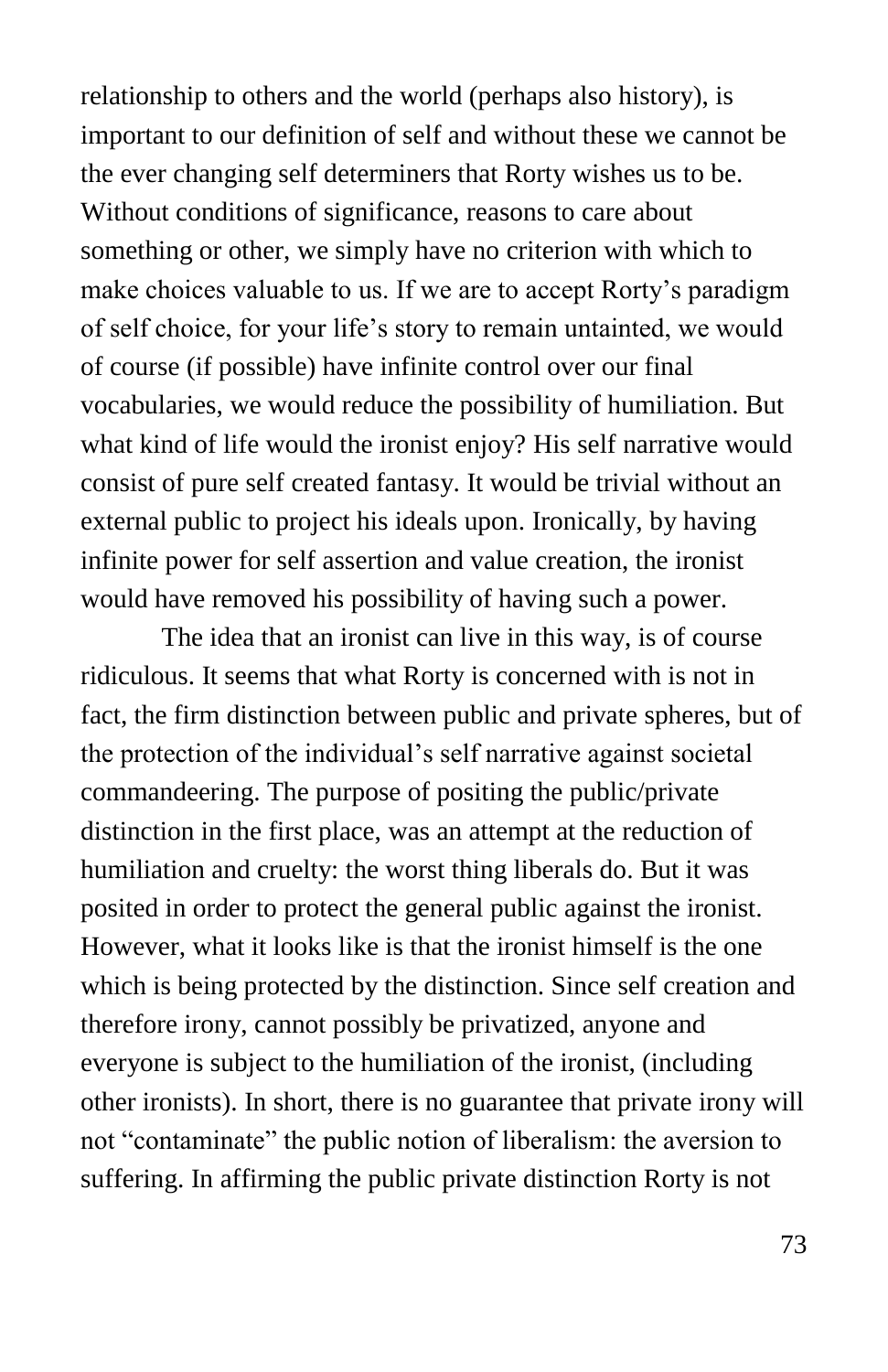saving the public from the ironist, but the ironist from public interference.

The ironist is also put in a peculiar psychological disposition with regard to his work. As we've noted, the ironist is such that he regards the relative unimportance of his self creation as the basis for his public liberalism. It is hard to see how the ironist can see his views as being important to the progression of history, but yet as unimportant to others. In fact, doesn't the ironist wish to influence other, futurally contingent ironists? Because of his break with his facticity, he is concerned with the progression of history: of specific futural agents' potential synthesis with his vocabulary.

These remarks show that the ironist is in fact concerned with something external: with his position and relationship to the evolution of language and therefore historical paradigms. He regards his existence as contingent upon his history, and also as his self-creation as relational to this history.

We might ask ourselves now, if an ironist is unconcerned with external forces when it comes to self creation, aren't we affirming a metaphysical transcendent? It seems like in affirming the individualization of the self, atomization, we are falling into a pitfall where self-hood is no longer questionable. The ironist is a deconstructionist on many fronts, he is able to laugh at his own final vocabulary and assert its meaningfulness, but at the same time he is on a particular side of the metaphysical pole, a side which his heroes like Nietzsche and Heidegger are antithetical: the subject-object distinction. In a post-metaphysical society, it is unclear how Rorty can possibly start with a metaphysical claim: the self exists. As this claim is part of a justification of the

74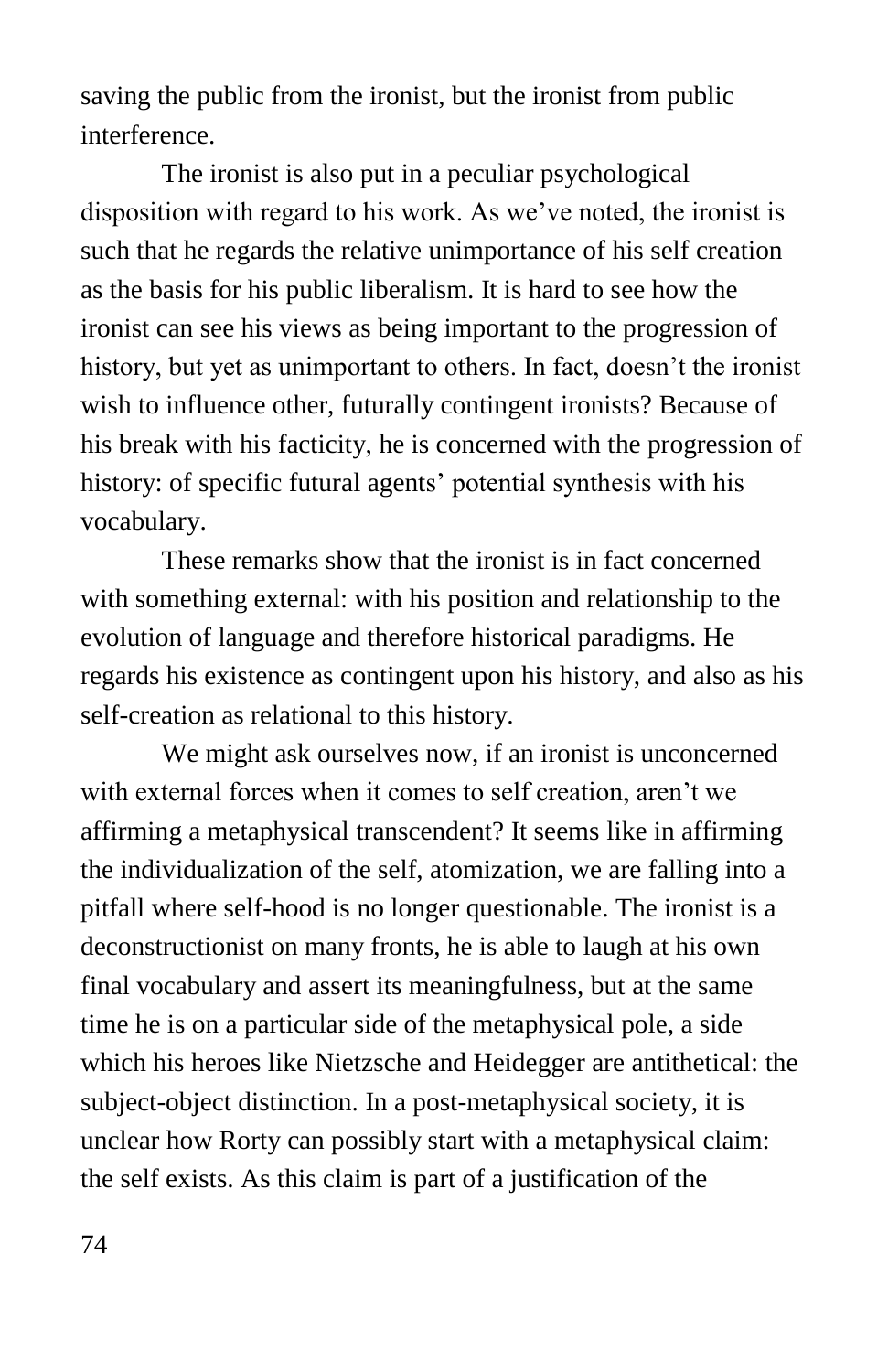public/private distinction, and because as an anti-metaphysician the ironist can reject this premise, it is hard to see why all ironists might adhere to it.

Another worry about the ironist position is that in adhering to a strict privatization of ironists, is one raised by Daniel Conway. If we are to privatize the ironists' pursuits, we necessarily force him into an anti-social hermetic existence. The liberal ironist is one whose liberalism comes before his ironism. As such, the ironist feels responsible not to influence the final vocabulary of others. But if the ironist is afraid of this notion, and he is unsure whether his language may or may not change the self describing actions of others, he might not have any reasons to perform acts of overt kindness. As Conway puts it, the "liberal ironists thus double conserve themselves, sequestering themselves in the private sphere and ingesting moral edification that may prevent future expenditures of cruelty."<sup>4</sup>

Rorty perhaps attempts to give us a way out of this. The liberal ironist, in his commitment to avert suffering, can attempt to understand the ways those who speak with different vocabularies might be humiliated. To do this he suggests the ironic liberal to study authors such as Nabokov and Orwell, authors who describe humiliation.

Again, we might look at this sort of provision and evaluate whether the ironist is the sort of being we wish to encourage. In addition to his private self creation, the ironist is also compelled to study artistic works. He is committed to not only knowledge of

 $\overline{a}$ 

<sup>&</sup>lt;sup>4</sup> Daniel Conway "Taking Irony Seriously: Rorty's Postmetaphysical Liberalism," *American Literary History* 3, no. 1 (1991): 200.